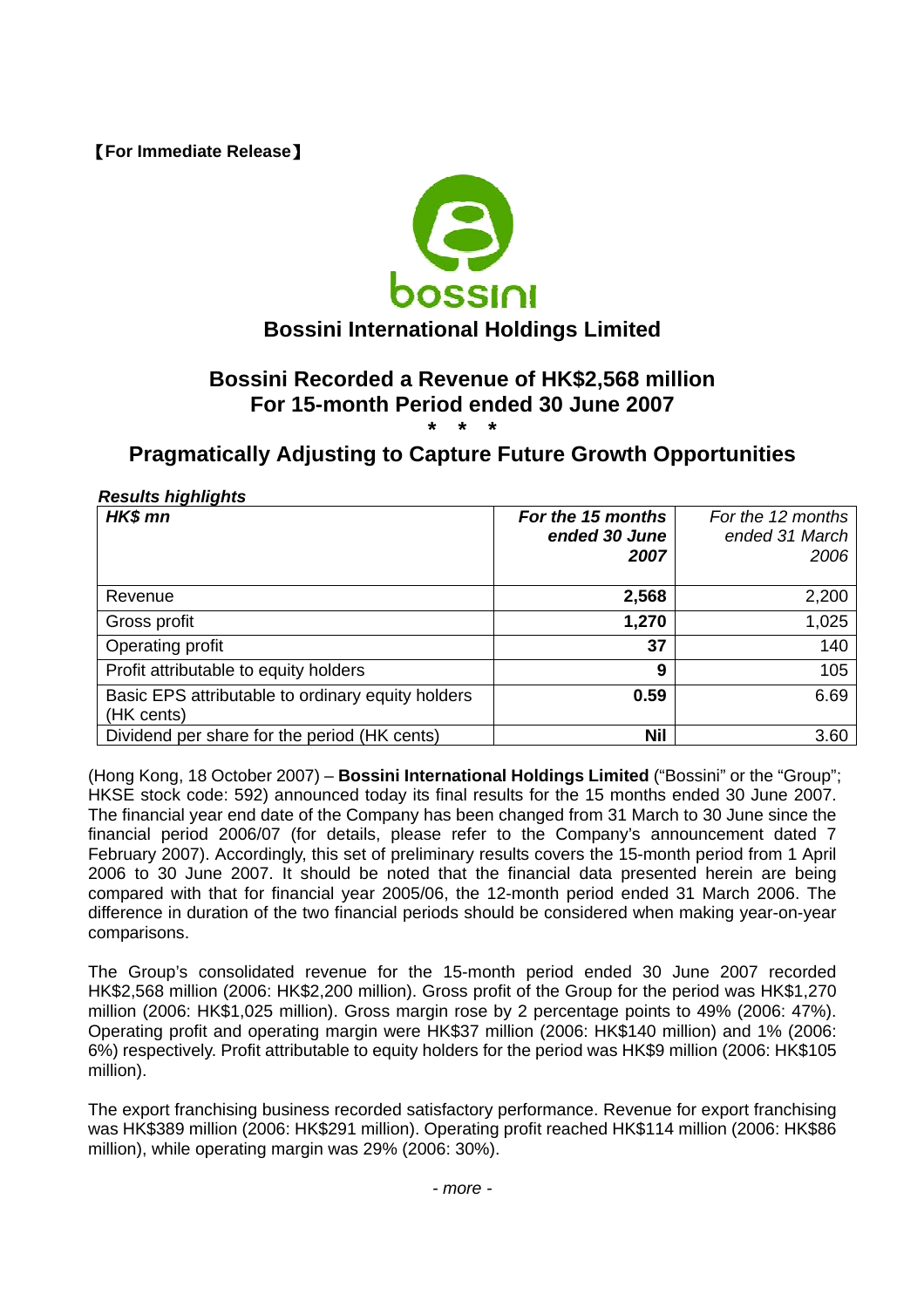*Page* 2

Ms Kathy Chan, Chief Executive Officer of Bossini, said, "The period under review saw emergence of challenges as well as opportunities that provided the necessary drive for the Group to implement strategies to protect its hard-earned leading position in the retail industry in the region while creating new avenues of development for our business to grow further. Supported by the launch of new product lines and the brand revamp program, we cater to the needs of a wider group of customers and are confident that the Group will achieve progressive recovery in the years ahead."

The Group further extended its network coverage and established footprints in India, Oman and Reunion Island. At 30 June 2007, the Group operated 1,051 outlets around the world (2006: 1,068), covering more than 20 countries and regions. Of these, 524 outlets were managed directly (2006: 521), while 527 were franchised (2006: 547). The total retail floor space of the Group slightly increased by 1% to 636,900 sq. ft. at 30 June 2007 (2006: 631,100 sq. ft.).

During the period, the Group's brand revamp initiatives in Hong Kong received encouraging responses from customers and its business partners. The new brand image and color together with refurbished outlets effectively attracted attention not only from long time patrons of the Group's products but also new customers who find the new brand attributes appropriately deliver values that fit well into their lifestyles. The Group will continue to replicate this positive brand revamp in overseas markets in phases in this calendar year, spreading the new "bossini" brand attributes of Family Values, Smile, Color and Humor around the world and further enhancing the refreshing brand image and its market awareness.

On the product front, Bossini added three new product lines, Maternity, Baby and Young, to complement the new brand direction of "Understanding every family member's needs". The new product lines launched in early 2007 have been well received. Starting from the next financial year, the Group will increase the frequency of product launches from 8 collections to 12 collections per annum so as to further enrich its product portfolio and stimulate consumption desire with new product launch every month. In mid September, the Group introduced a brand-new limited edition of "bossini X M&M's" Miss Green collection. The crossover with M&M's synergistically extended both companies' common brand value of emphasis on family, riding on the perfect harmony of Miss Green's tone and the Group's new vivid green brand color.

The outlook for the Hong Kong retail operation in the coming year appears to be mixed with both opportunities and challenges. The Group will continue to maintain a pragmatic expansion strategy with a strong emphasis on profitability and efficiency. With the sales improvement realised in the first half of 2007, the management is confident that the Hong Kong operation has gone through its turning point which will ignite further improvements in the future. The Group plans to open two to four additional stores during the financial year 2007/08.

The management is confident that the Group's Mainland China operation will materialise a modest turnaround in the coming financial year. It will engage more management involvement in this operation and continue the realignments in its outlets and products there. Apart from the significant reduction in number of franchised outlet by 79 stores, the realignment of the "sparkle" operation will continue until early 2008 to reduce operating costs, reallocate financial resources and enhance profitability. Approximately 40 "sparkle" loss-making outlets are gradually being phased out and the remaining stores would be converted into the new young line "Yb by bossini" as appropriate. The Group also plans to open at least two new flagship stores in major cities of China in the financial year 2007/08.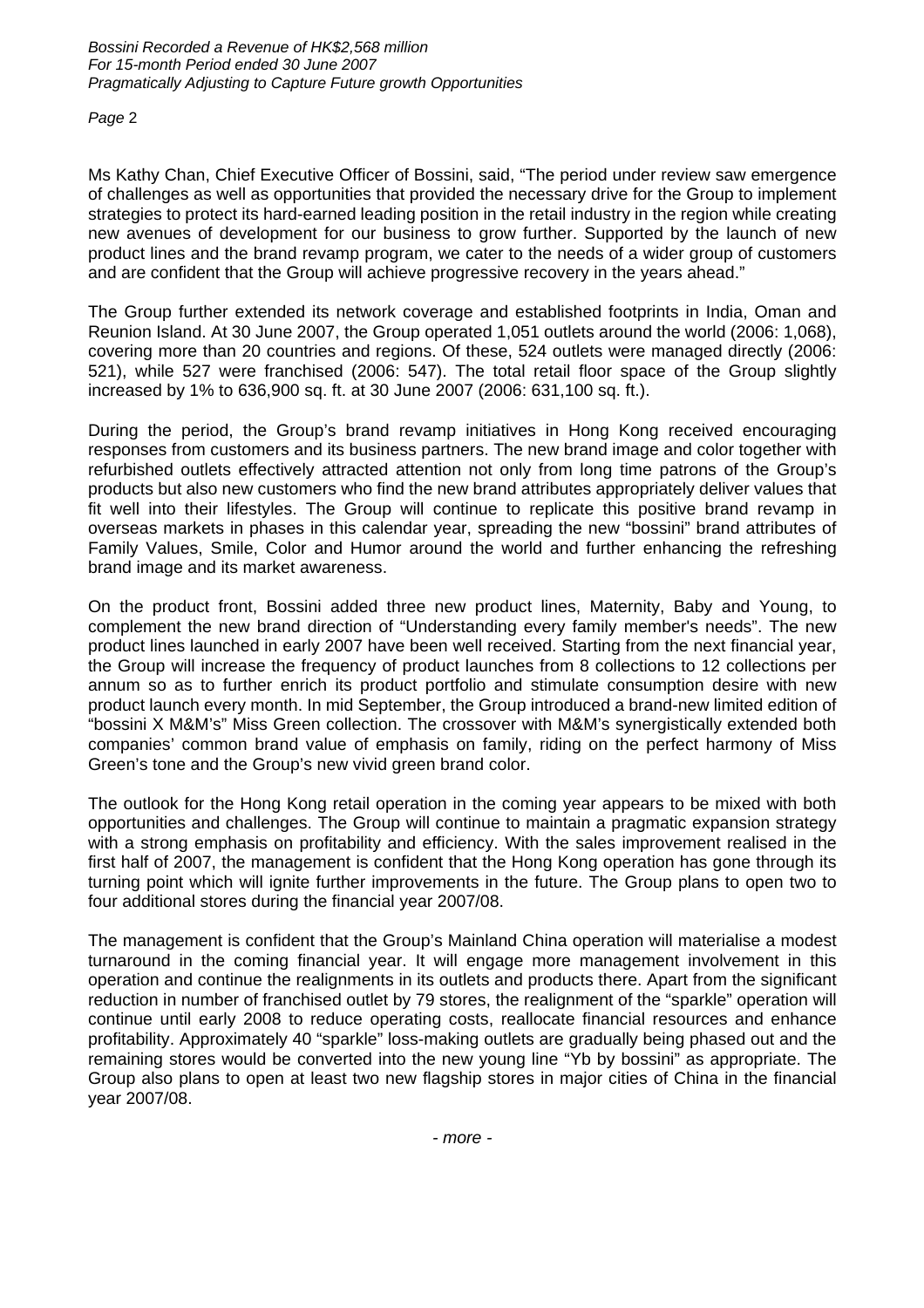#### *Page* 3

Taiwan's retail market is expected to remain lackluster due to political and economic instabilities. The Group will redeploy its resources to other markets while putting its network expansion in Taiwan on hold for the financial year 2007/08. It plans to further close down 9 outlets in the market, reducing the total number of outlets to 84 from 93 at 30 June 2007. With the network realignment commenced in the latter part of the financial period, we are quite confident that the Taiwan operation would improve significantly in the upcoming year.

The management expects that Singapore will experience stable performance in the near future. The Group will continue to expand its sales network in the country throughout the financial year 2007/08 with three additional outlets. The Group is particularly optimistic about the outlook of its Malaysia operation which look promising in the long run once a considerable size of distribution network is established. The Group plans to increase the number of shops in Malaysia by 12 in the upcoming financial year.

 "Leveraging the positive brand revamp program, product range innovation and effective network restructuring approach, the Group is well poised to reap the harvest from its efforts on revitalisation. In the coming year, the businesses in export franchise will still be the driving force of growth. The Group remains confident about the long-term growth potential." Ms Chan concluded.

*- End -* 

### **About Bossini International Holdings Limited**

Bossini International Holdings Limited is a leading apparel brand owner, retailer and franchiser in the region. Headquartered in Hong Kong, Bossini launched its first retail outlet in 1987. Over the past two decades, the Group has rapidly established an extensive international operating platform and distribution that extends to 1,051 outlets covering about 20 countries and regions worldwide.

Bossini embarked on a brand revamp program in March 2007 to position itself as a family-fit apparel brand for customers of all age groups. Renowned for its comfortable, easy to mix-and-match, colorful and energetic design style, Bossini offers a full range of value-for-money casual wear apparel products for babies', maternity, kids', young, ladies' and men's wear products.